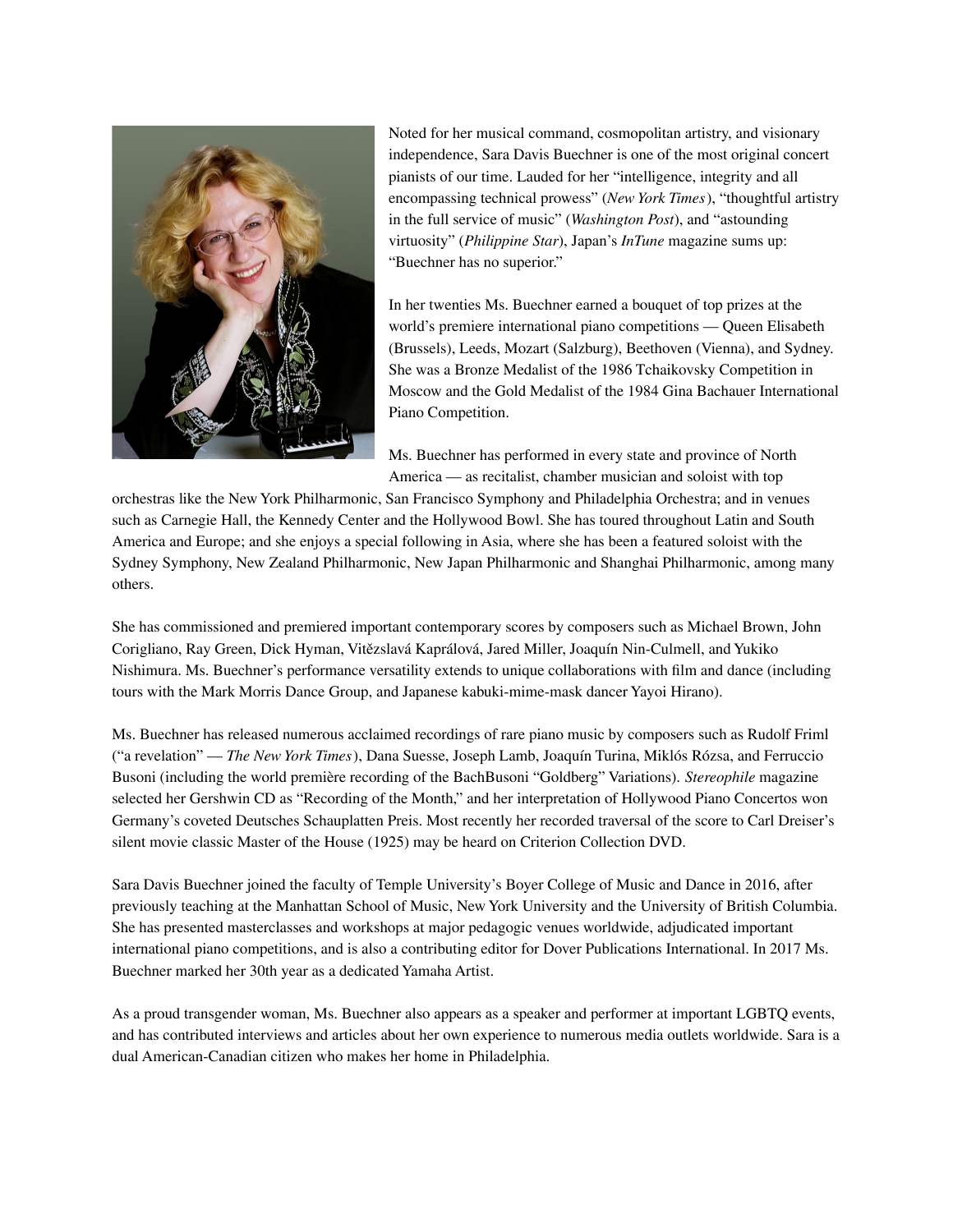# **~Program Notes~ Berkshire Symphony Orchestra March 11, 2022**

# **Kevin Kaska (b. 1938) Louis Stewart (b. 1944)** *Sondheim Celebration* **(2020)**

The name Stephen Sondheim is certainly familiar to those in the artistic world especially in the world of musical theater. His work as a lyricist and composer has been a major influence on many composers for the Broadway musical stage. Aside from the beauty of his music and lyrics there is a more important side to his work in theater. Sondheim has said on many occasions that there are only two reasons for a musical number in a show. The first is that it helps move the story along. The second is that, and this shows Sondheim's genius, it tells something about the character---in Sondheim's case not just the surface of the character. Sondheim had the ability to get into the depth of a character whether it was about an experimental painter in the late  $19^{\text{th}}$  century or a mad barber in  $18^{\text{th}}$ century England who quickly dispatched his customers with his silver razors.

In the SONDHEIM CELEBRATION bits and pieces of Sondheim's melodic lines have been chosen that exemplify the essence of the characters in question. In the beginning one hears a bit of EVERYBODY'S GOT A RIGHT TO BE HAPPY from THE ASSASSINS. After a brief touch of ANYONE CAN WHISTLE one hears a change of meter to ¾ and LAST MIDNIGHT is heard from INTO THE WOODS. When the tempo slows a little one hears one phrase of PRETTY WOMAN from SWEENY TODD repeated which leads to COLOR AND LIGHT from SUNDAY IN THE PARK WITH GEORGE. Later one hears PRETTY LADY from PACIFIC OVERTURES in counterpoint with BARCELONA from COMPANY. The rest consists of LOVING YOU from PASSION and SUNDAY from SUNDAY IN THE PARK.

This CELEBRATION is dedicated to the memory of Stephen Sondheim with affection and much respect.

Louis Stewart

#### **W.A. Mozart (1756 – 1791)** *Piano Concerto in C Major* **K. 503**

In just under three years, Mozart wrote twelve piano concertos. It is the genre that absolutely dominates his work schedule in 1784, 1785, and 1786, and what he poured out—almost all of it for his own use at his own concerts—is a series of masterpieces that delight the mind, charm and seduce the ear, and pierce the heart. They are the ideal realization of what might be done with the piano concerto. Beethoven a couple of times reaches to where Mozart is, and perhaps Brahms, too, but still, in this realm Mozart scarcely knows peers. K.503 is the end of that run. It comes at the end of an amazing year, amazing even for Mozart, that had begun with work on The Impresario and Figaro, and whose achievements include the A major piano concerto, K.488, and the C minor, K.491, the E-flat piano quartet, the last of his horn concertos, the trios in G and B-flat for piano, violin, and cello, as well as the one in E-flat with viola and clarinet, and the sonata in F for piano duet, K.497. Together with the present concerto he worked on the Prague Symphony, finishing it two days later, and before the year was out he wrote one of the most personal and in every way special of his master-pieces, the concert aria for soprano with piano obbligato and orchestra, *Ch'io mi scordi dite*, K.505.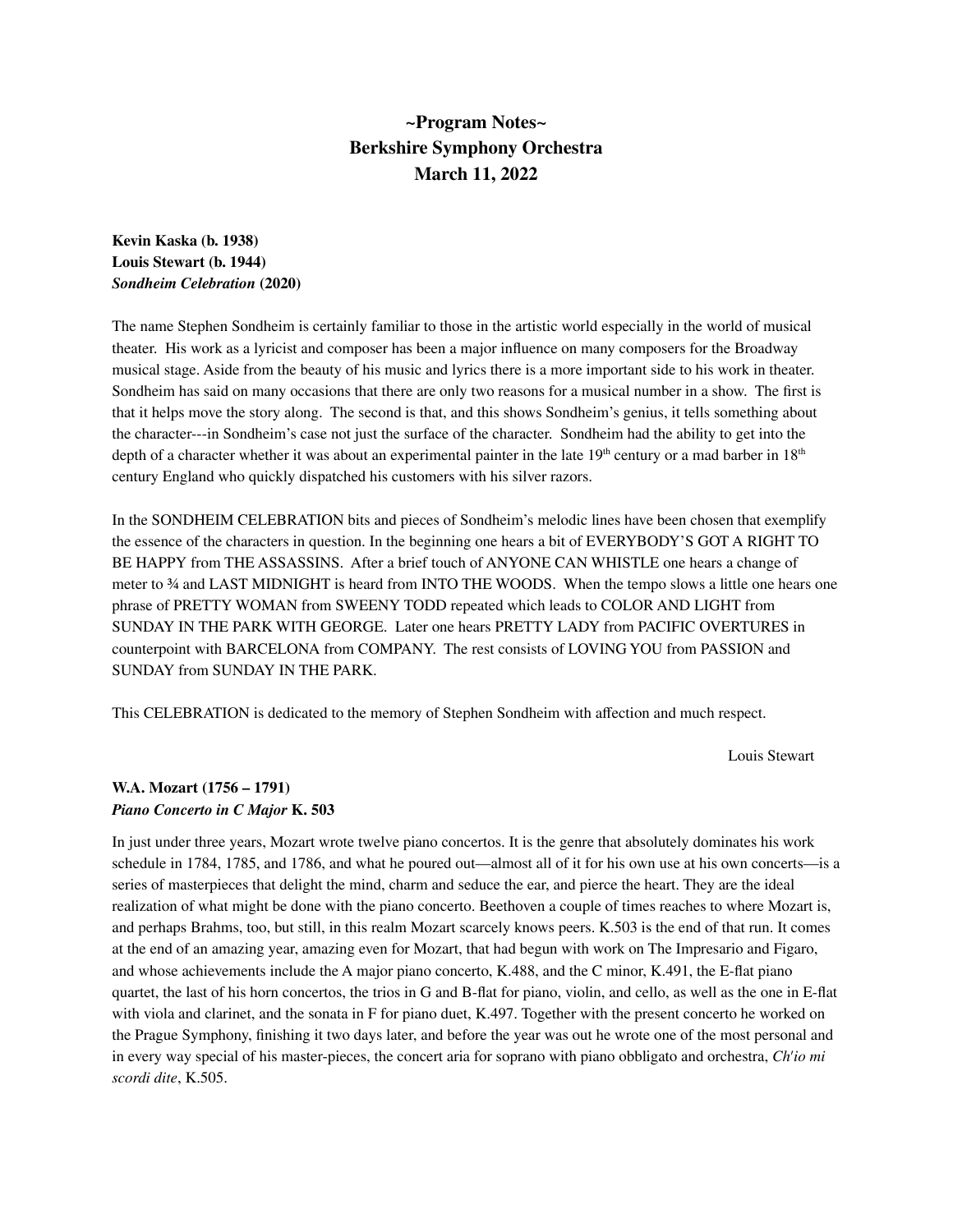Such a list does not reflect how Mozart's life had begun to change. On March 3, 1784, for example, he could report to his father that he had twenty-two concerts in thirty-eight days: "I don't think that this way I can possibly get out of practice." A few weeks later, he wrote that for his own series of concerts he had a bigger subscription list than two other performers put together, and that for his most recent appearance the hall had been "full to overflowing." In 1786, the fiscal catastrophes of 1788, the year of the last three symphonies, were probably unforeseeable, and one surpassing triumph still lay ahead of him, the delirious reception by the Prague public of Don Giovanni in 1787. Figaro was popular in Vienna, but not more than other operas by lesser men, and cer-tainly not enough to buoy up his fortunes for long. Perhaps it is even indicative that we know nothing about the first performance of K.503. Mozart had planned some concerts for December 1786, and they were presumably the occasion for writing this concerto, but we have no evidence that these appearances actually came off.

What has changed, too, is Mozart's approach to the concerto. It seems less operatic than before, and more symphonic. The immediately preceding one, the C minor, K.491, completed March 24, 1786, foreshadows this, but even so, K.503 impresses as a move into something new. It's very manner is all its own. For years, and until not so long ago, it was one of the least played of the series, and it was as though pianists were reluctant to risk disconcerting their audiences by offering them Olympian grandeur and an unprecedented compositional richness where the expectation was chiefly of charm, operatic lyricism, and humor.

This is one of Mozart's big trumpets-and-drums concertos, and the first massive gestures make its full and grand sonority known. But even so formal an exordium becomes a personal statement at Mozart's hands—"cliche becomes event," as Adorno says about Mahler—and across the seventh measure there falls for just a moment the shadow of the minor mode. And when the formal proclamations are finished, the music does indeed take off in C minor. Such harmonic and expressive ambiguities inform the whole movement. Mozart always likes those shadows, but new here are the unmodulated transitions from major to minor and back, the hardness of his chiaroscuro. The first solo entrance is one of Mozart's most subtle and gently winsome. The greatest marvel of all is the development, which is brief but dense, with a breathtaking harmonic range and an incredible intricacy of canonic writing. The piano has a delightful function dur-ing these pages, proposing ideas and new directions, but then settling back and turning into an accompanist who listens to the woodwinds execute what he has imagined. (And how keenly one senses Mozart's own presence at the keyboard here!)

The Andante is subdued, formal and a little mysterious at the same time, like a knot garden by moonlight, and remarkable too for the great span from its slowest notes to its fastest. For the finale, Mozart goes back to adapt a gavotte from his then five-year-old opera Idomeneo. In its courtly and witty measures, there is nothing to prepare us for the epiphany of the episode in which the piano, accompanied by cellos and basses alone (a sound that occurs nowhere else in Mozart), begins a smiling and melancholy song that is continued by the oboe, the flute, the bassoon, and in which the cellos cannot resist joining. Lovely in itself, the melody grows into a music whose richness of texture and whose poignancy and passion astonish us even in the context of the mature Mozart. From that joy and pain Mozart redeems us by leading us back to his gavotte and from there into an exuberantly inventive, brilliant ending.

Michael Steinberg

## **Leonard Bernstein (1918 – 1990) Three Dance Variations, from** *Fancy Free, Danzon*

Bernstein was not serving in the military because he suffered from asthma. He tried to get himself assigned to a musical post within the Armed Forces, but channels were closed to him. In the event, *Fancy Free* and *On the Town* did serve to raise spirits on the home front. The idea for *Fancy Free* came from Jerome Robbins, who in 1943 was a dancer with Ballet Theatre. He had floated the idea with that company—a period story using popular social dances